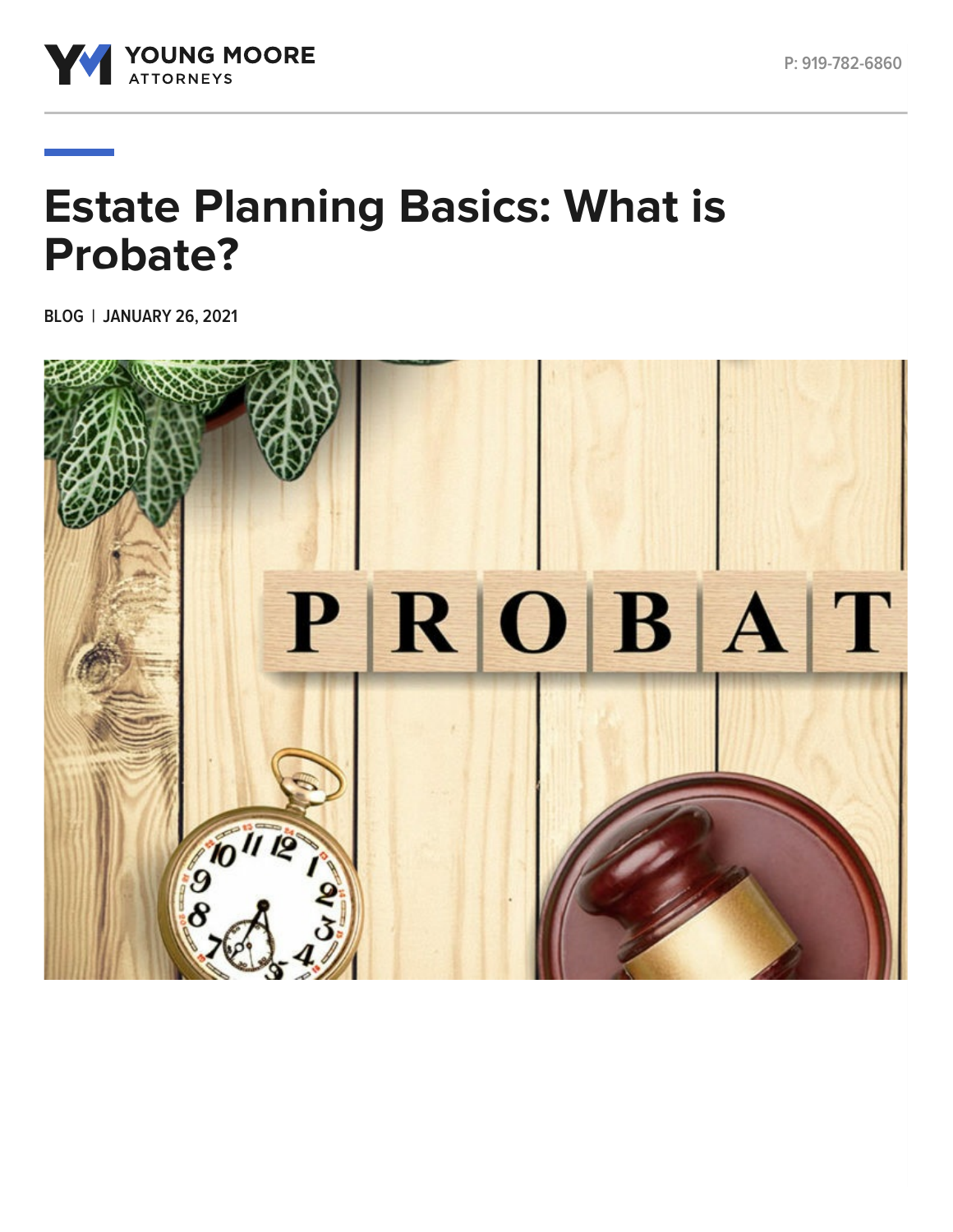#### **Defining Probate**

Have you ever been lost without directions? It is very frustrating. The death of a loved one can have that same feeling. A common and understandable question is simply – what do I need to do now? A few google searches reveal that a "probate" may be needed, but what is probate?

The term "probate" has both a narrow and a broad meaning. Narrowly, "probate" is the term used to describe the act of submitting a decedent's will to the court and the court finding it valid. More broadly, however, the term "probate" is loosely used to refer to the entire court process of administering a decedent's estate. This article uses the term "probate" in this broader sense.

In North Carolina, the clerk of superior court is responsible for overseeing the probate process. Each county has a clerk of superior court and all clerks are required to follow the same North Carolina law regarding the administration of a decedent's estate.

Probate commences when a qualified person applies to be appointed as the personal representative of a decedent's estate often in conjunction with submitting the decedent's will to the court to be probated. There are rules that determine who is a qualified person, but the qualified person is commonly the person named in the decedent's will to be Executor. If the court approves the application, the appointed Executor is issued "letters testamentary" which is the official name of the document that tells the world that the appointed person is the authorized representative of the decedent's estate. Financial institutions and others holding a decedent's assets will ask for a copy of the Executor's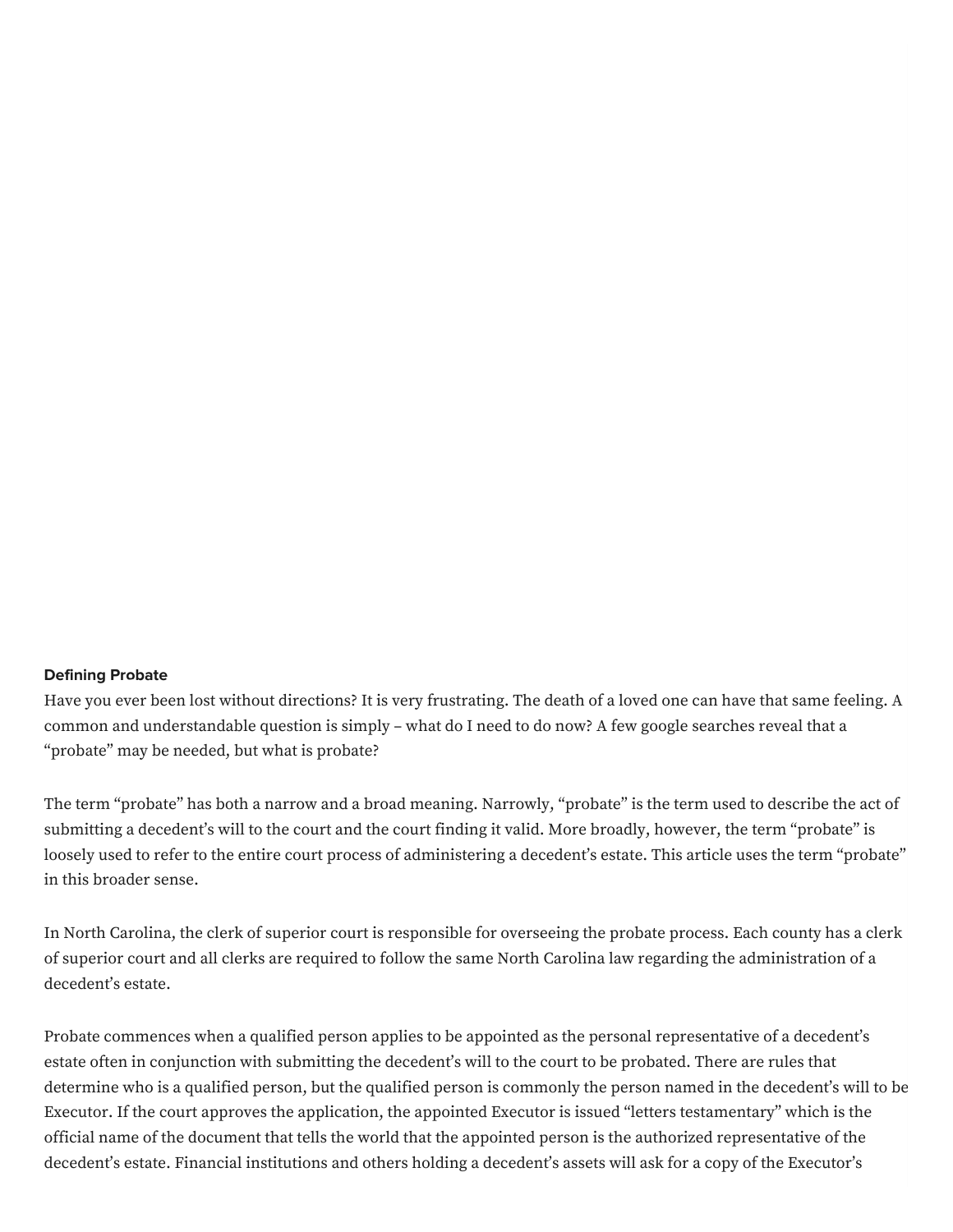letters testamentary to be sure they are speaking with and giving the decedent's assets to the right person.

### **Executor Responsibilities**

An Executor's responsibilities are set out in the will and North Carolina law. In general, those responsibilities are to execute the will which includes ascertaining the decedent's assets and liabilities, paying back legitimate liabilities and expenses of administration, and distributing the remaining assets to the beneficiaries of the estate. Sounds simple enough, right?

An Executor must take certain required steps in the administration process to ensure these goals are accurately accomplished. Failing to properly take the required steps could result in consequences ranging from a minor headache to personal liability for the Executor. For example, Executors are required to publish a general notice to unknown creditors and send personal notices to certain known creditors. These notices, which are required to contain certain information, commence a limitation period for creditors to submit claims against the estate or have their claim timebarred. The Executor must file an affidavit with the court that this step has been completed. If the Executor fails to complete this step accurately and pays bills or makes a distribution with funds that should have been used to pay a creditor, the Executor can be personally liable to the creditor.

One very important duty of an Executor is the requirement to identify, safeguard and track the assets of the estate. This includes filing a required inventory with the clerk within 90 days from the date of qualification that itemizes the assets of the estate and their date of death values. The Executor is also required to file accountings itemizing all receipts, disbursements and distributions from the estate. The Clerk will audit both the inventory and the accountings and expect supporting documentation to be provided for the entries. Executors are sometimes surprised by the level of detail required to be provided to the Clerk and what expenses are appropriately paid from the estate and those that are not.

Executors have a variety of tools at their disposal to carry out their duties. This may include invoking a court process to recover assets, dispute or reject questionable claims, seek guidance about an ambiguous term in the will, or other matters that might arise in the administration process. However, it is important for an Executor to strictly comply with the various rules to implement these tools and to always remember that they serve as a steward to the parties interested in the estate and to act accordingly.

Executors are also responsible for certain tax filings, including filing of the decedent's final income tax return, the fiduciary income tax return for the estate, and potentially a federal estate tax return. The rules governing these filings are complicated and Executors should consult with qualified counsel about their tax obligations.

These are just some of the general responsibilities of an Executor. In some cases, an Executor must replicate this process in another state through an ancillary administration if the decedent owned property in the other state. The probate process can be a long road depending on the assets and issues in the estate. Therefore, Executors are encouraged to consult with qualified legal counsel at the outset to ensure a clear path forward.

The information contained in this article is of <sup>a</sup> general nature and is not intended as, nor should it be relied upon for, legal advice. No action should be taken in reliance upon the information contained in this article without obtaining the advice of an attorney.